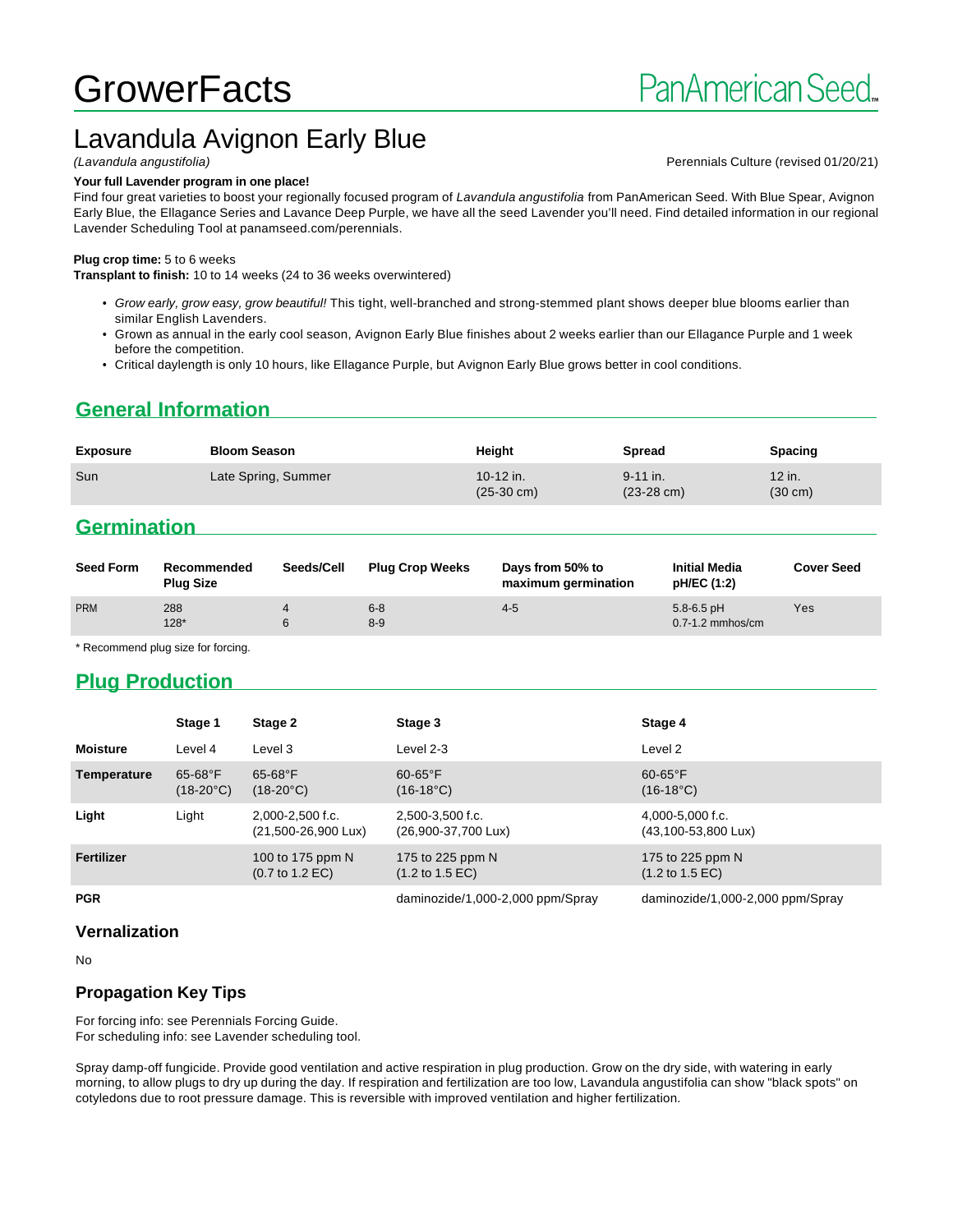## **Growing on to Finish**

| Growing on<br>Temperature                  | <b>Target Media</b><br>pH/EC (1:2) | Fertilizer                         | Daylength   |
|--------------------------------------------|------------------------------------|------------------------------------|-------------|
| (day) $60 - 72^{\circ}F(16 - 22^{\circ}C)$ | $5.8 - 6.5$ pH                     | 100 to 175 ppm N                   | Day Neutral |
| $(night)$ 46-54°F (8-12°C)                 | $1.1 - 1.4$ mmhos/cm               | $(0.7 \text{ to } 1.2 \text{ EC})$ |             |

#### **Daylength Notation**

See Lavender Scheduling Tool at panamseed.com for finishing schedules per region.

## **Crop Scheduling**

| <b>Crop Type</b> | <b>Container Size</b> | <b>Pluas/Pot</b> | <b>Crop Time</b> | <b>Season</b>                | <b>PGR</b>                       |
|------------------|-----------------------|------------------|------------------|------------------------------|----------------------------------|
| Annual           | 4"/4.5"/Quart/10 cm   | $1$ (ppp)        | 9-10 (weeks)     | Summer, ADT 60°F (16°C)      | daminozide 2,000-3,000 ppm Spray |
| Annual           | 4"/4.5"/Quart/10 cm   | (ppp)            | 9-11 (weeks)     | Late Spring, ADT 60°F (16°C) | daminozide 2,000-3,000 ppm Spray |
| Annual           | 5"/6"/1 Gallon/15 cm  | $1-3$ (ppp)      | 9-10 (weeks)     | Summer, ADT 60°F (16°C)      | daminozide 2,000-3,000 ppm Spray |
| Annual           | 5"/6"/1 Gallon/15 cm  | $1-3$ (ppp)      | 10-11 (weeks)    | Late Spring, ADT 60°F (16°C) | daminozide 2,000-3,000 ppm Spray |

#### **Fertilizer Notation**

Apply constant fertilizer at rate 1 to 2 (100 to 125 ppm N/0.7 to 1.2 mmhos/cm EC or 150 ppm as needed). Maintain the pH at 5.8 to 6.5 and EC 1.2 to 1.5 mmhos/cm. For overwintering outside, add some extra nitrate-based fertilizer in early Spring (EC 1.5 to 1.6 mmhos/cm) when plants start to re-grow.

### **Common Problems**

Needs active climate, with good airflow, low RH and grow relatively dry. Must have excellent soil drainage, but also container field drainage. Will be prone to fungal disease (Leafspot, Botrytis) when high RV, little airflow, low light. Lavandula plants need to be dry when being shipped. No overhead watering in shipping, nor at retail environment.

### **Finishing Key Tips**

Avoid planting plug too deep. Keep plug surface same as medium surface. Grow low RH and high light. Let top soil dry in between waterings, but do not allow medium to dry, as high EC could cause root damage. Monitor for Botrytis, Root Rot, Leafspot, Aphids and Mites. For shipping, keep soil moist and plant dry. Use Avignon Early Blue for annual early Southwest and Northwest season and Ellagance Purple for annual early Southeast season. Lavance is best for Summer production, has best bulk. Do not plan this variety for early season. Growth is delayed in cool conditions. See the Lavender Scheduling Tool at panamseed.com for finishing schedules by region. For overwintered production, cut back just below top foliage; do this mid-Autumn, approximately 4 weeks before dormant period, or in Spring just before regrowth.

NOTE: Growers should use the information presented here as guidelines only. PanAmerican Seed recommends that growers conduct a trial of products under their own conditions. Crop times will vary depending on the climate, location, time of year, and greenhouse environmental conditions. It is the responsibility of the grower to confirm the treatment is available in their region as well as read and follow all the current label directions relating to the products. Nothing herein shall be deemed a warranty or guaranty by PanAmerican Seed of any products listed herein. PanAmerican Seed's terms and conditions of sale shall apply to all products listed herein.

## **Variety Pictures**





Avignon Early Blue

Avignon Early Blue